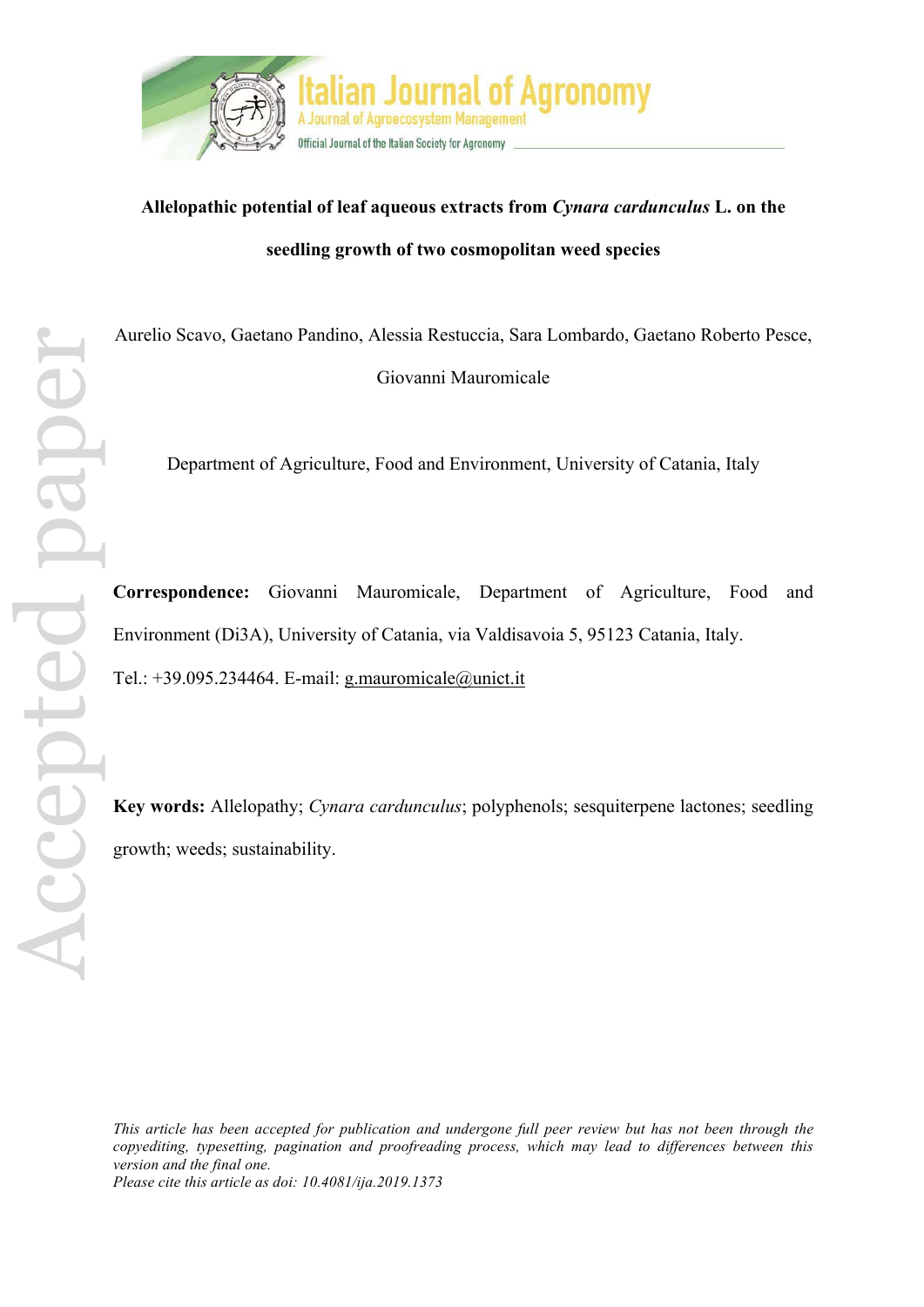## **Abstract**

Accepted paperAccepted pape

The search for sustainable alternatives to synthetic herbicides for weed control, has led the scientific community to an increased interest for plant allelopathic mechanisms. The utilization of plant extracts as possible bioherbicides represents an important solution. In the present study, laboratory experiments were carried out to investigate, for the first time, the differences in the allelopathic activity of the three *Cynara cardunculus* L. botanical varieties (globe artichoke, cultivated and wild cardoon) leaf aqueous extracts on the seedling growth of *Amaranthus retroflexus* L. and *Portulaca oleracea* L. In addition, the autoallelopathic effect on wild cardoon growth and the qualitative profile of the aqueous extract through HPLC analysis were evaluated. Overall, the allelopathic effects were both genotype- and weed species-dependent. Wild cardoon showed the highest allelopathic potential  $(-23.4\%)$ , followed by cultivated cardoon and globe artichoke, and *P. oleracea* was the most sensitive target species  $(-32\%)$ . Besides, root system length was the most affected parameter  $(-32.6\%)$ . The autoallelopathic effect of wild cardoon extract was also demonstrated on root system length, hypocotyl and epicotyl length and total dry weight. *C. cardunculus* leaf aqueous extract was characterised by 5 sesquiterpene lactones, 2 caffeoylquinic acids, 6 flavones and 1 lignan. From the HPLC analysis we found that apigenin and luteolin 7-*O*-glucoronide were detected only in wild cardoon, apigenin 7-*O*-glucoside was typic of globe artichoke, and 11,13-dihydro-desacylcynaropicrin and 11,13-dihydroxi-8-desoxygrosheimin were characteristics of cultivated cardoon.

#### **Introduction**

Allelochemicals are secondary metabolites, produced by plants and microorganisms, belonging to many different chemical classes (*e.g*. phenolic compounds, terpenoids, cyanogenic glycosides, *etc*.) and playing a defensive role for the plant (Whittaker and Feeny,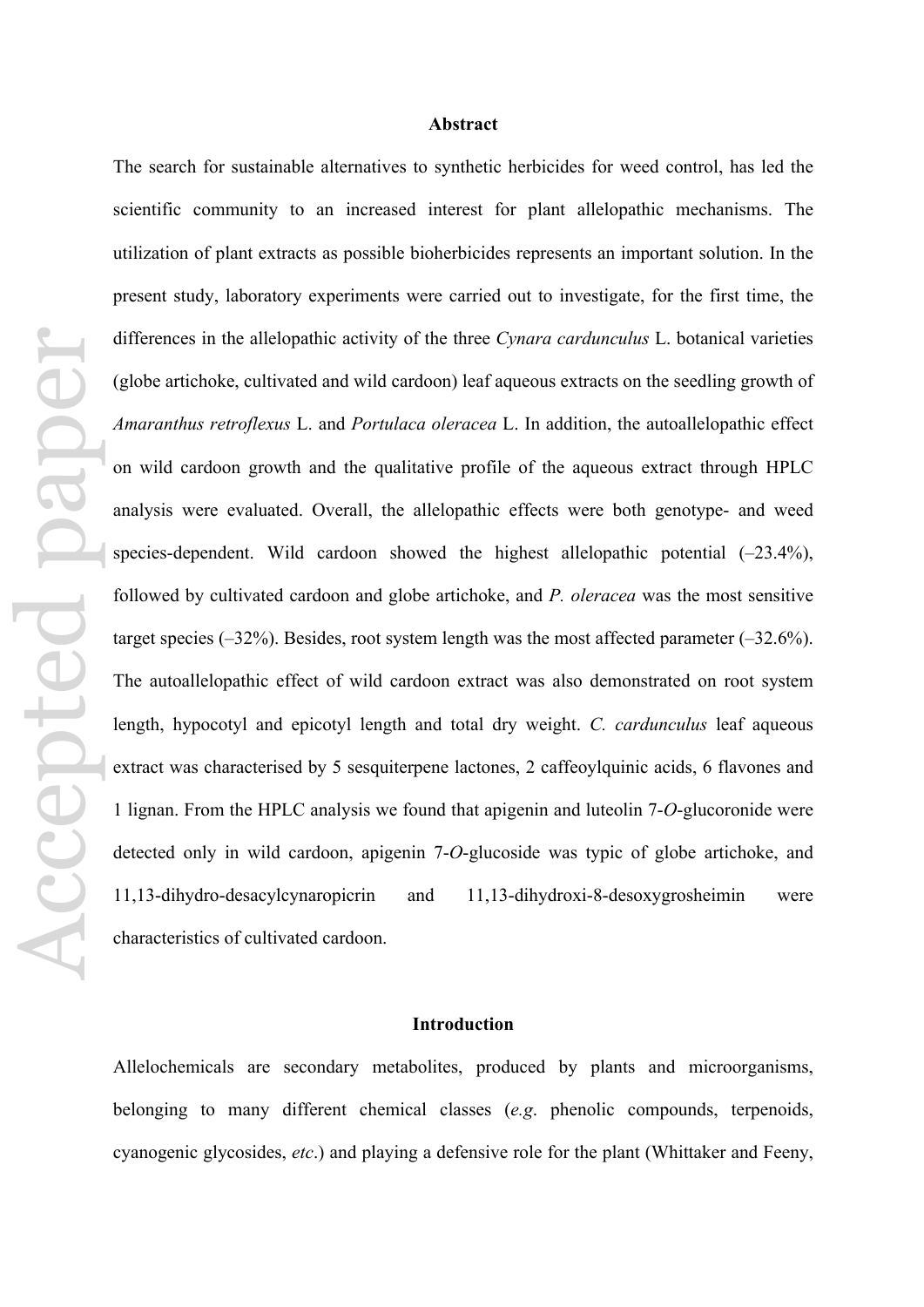1971). In order to find new eco-friendly strategies for weed control without the adoption of synthetic chemical products, the scientific community increased its interest for the manipulation of allelopathic mechanisms, mainly the selection of allelochemicals and their potential use as bioherbicides (Jabran *et al*., 2015). Their efficacy, of course, is clearly weak if done alone, becoming more effective when combined within an Integrated Weed Management System (IWMS) (Scavo *et al*., 2018a). Several studies have been published on the interaction between allelochemicals, especially as water extracts, and commercial herbicides in order to reduce the herbicide rate (Cheema *et al*., 2003; Jabran *et al*., 2010). Allelopathic species could be also integrated as cover crops, living or dead mulch, in intercropping or green manures, or even in rotational sequences with the cash crop under an IWMS (Farooq *et al*., 2011; Jabran *et al*., 2015).

The Asteraceae family has been widely studied for its allelopathic properties both in crop and weed species (Chon and Nelson, 2010; Ilori *et al*., 2010). In this regard, sunflower (*Helianthus annuus* L.) is referred as the most common Asteraceae member showing strong allelopathic activity (Alsaadawi *et al*., 2012). Among weeds, the most studied species for their allelopathic potential are *Artemisia annua* L. (Lydon *et al*., 1997), *Pluchea lanceolata* (DC.) Oliv. & Hiern (Inderjit and Dakshini, 1994) and *Taraxacum officinale* L. (Loughnan *et al.*, 2014). *Cynara cardunculus* L. is an herbaceous perennial C<sub>3</sub> plant species, belonging to the Asteraceae family, naturally occurring in the semi-arid zones of the Mediterranean Basin. It is a complex species that comprises two domesticated forms, globe artichoke [var. *scolymus* (L.) Fiori] and cultivated cardoon (var. *altilis* DC.), along with their common progenitor wild cardoon [var. *sylvestris* (Lamk) Fiori] (Rottenberg and Zohary, 1996). In previous studies, *C. cardunculus* allelopathic activity has been reported both on weeds and bacterial species of food and agricultural interest (Mazzaglia *et al*., 2018; Scavo *et al*., 2019a). Scavo *et al*. (2018b) demonstrated the allelopathic effects of the three *C. cardunculus*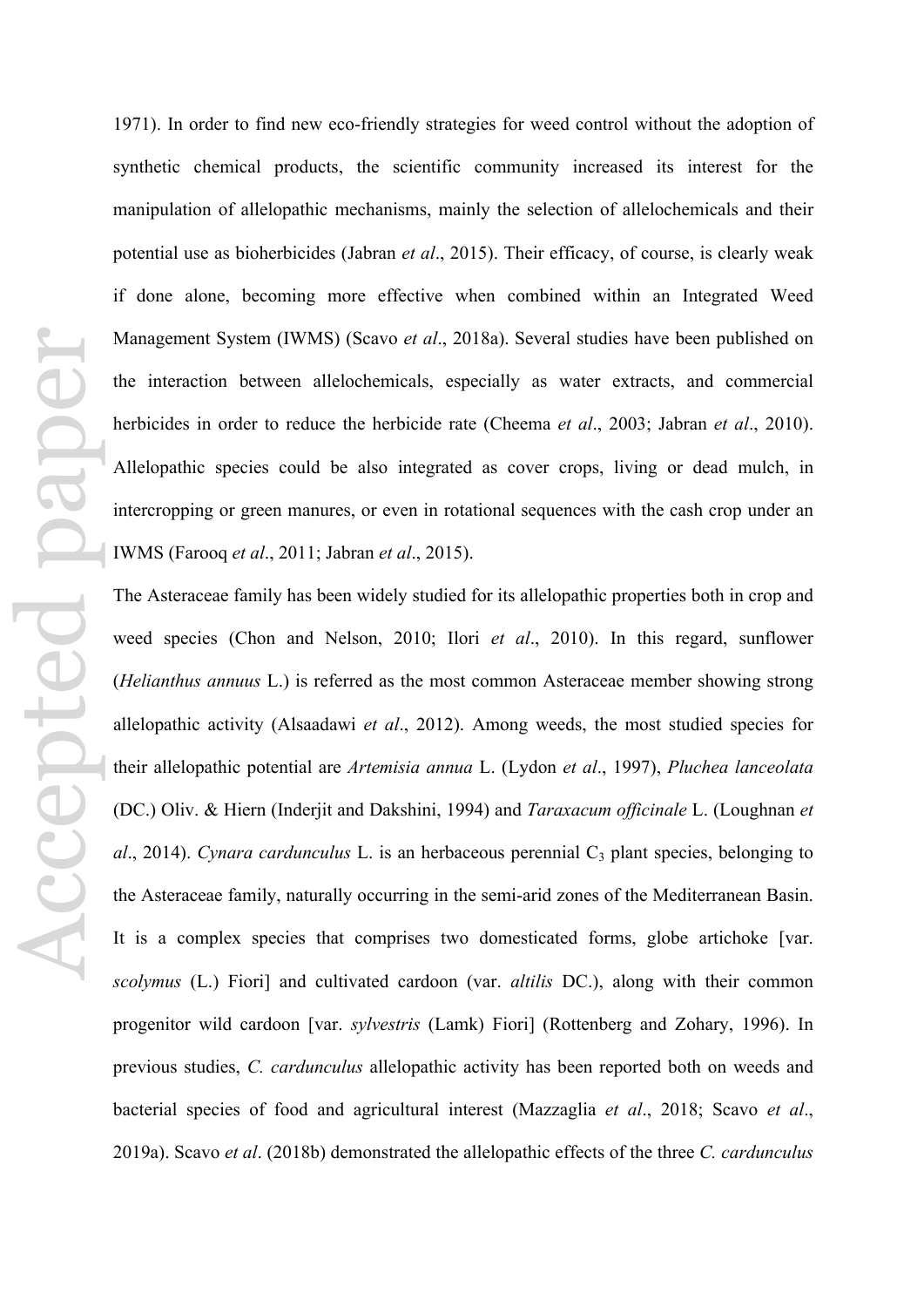botanical varieties on seed germination of six common weeds in Mediterranean agroecosystems. In particular, they indicated cultivated cardoon as the best genotype in terms of inhibitory activity (−64% on the average of the six weeds tested), followed by wild cardoon, with concentration-dependent phytotoxic effects. Its allelopathic potential is mainly determined by the sesquiterpene lactones cynaropicrin, aguerin B, grosheimin, *etc*. (Rial *et al*., 2014), as well as by caffeoylquinic acids and flavones (Pandino *et al*., 2012, 2015), particularly abundant in the leaves (Lombardo *et al*., 2009). Nevertheless, Scavo *et al*. (2019b) investigated the extraction method of cultivated cardoon allelochemicals and reported the sesquiterpene lactones cynaratriol, desacylcynaropicrin and 11,13-dihydrodesacylcynaropicrin in cultivated cardoon leaf extracts for the first time. However, the differences in the aqueous extract allelopathic profiles of the three *C. cardunculus* botanical varieties are unknown, as well as their phytotoxic activity on weeds growth. Moreover, wild cardoon is reported as a strong invasive weed in California and Australian grassland communities thanks to its high competitive behaviour and the massive production of winddispersed seeds (Marushia and Holt 2006). In particular, they found that, due to the large dimensions of seeds (20-60 mg), its dispersal distance is limited to less than 20 m in vegetated sites and more than 40 m in non-vegetated ones. In this regard, as suggested by Chon *et al*. (2006) for alfalfa, *C. cardunculus* may gain ecological advantages from its autotoxic potential through the improvement of its geographical distribution, the induction of dormancy and the prevention of seed and propagules decay (Scavo *et al*., 2018a). Autoallelopathy in *C. cardunculus* has been previously studied on seed germination, but the autotoxic effects on seedling growth are equally unknown.

Therefore, this study proposed: i) to investigate the differences in the allelopathic activity of globe artichoke, cultivated and wild cardoon leaf aqueous extract on the seedling growth of two cosmopolitan weed species (*Amaranthus retroflexus* L. and *Portulaca oleracea* L.); ii) to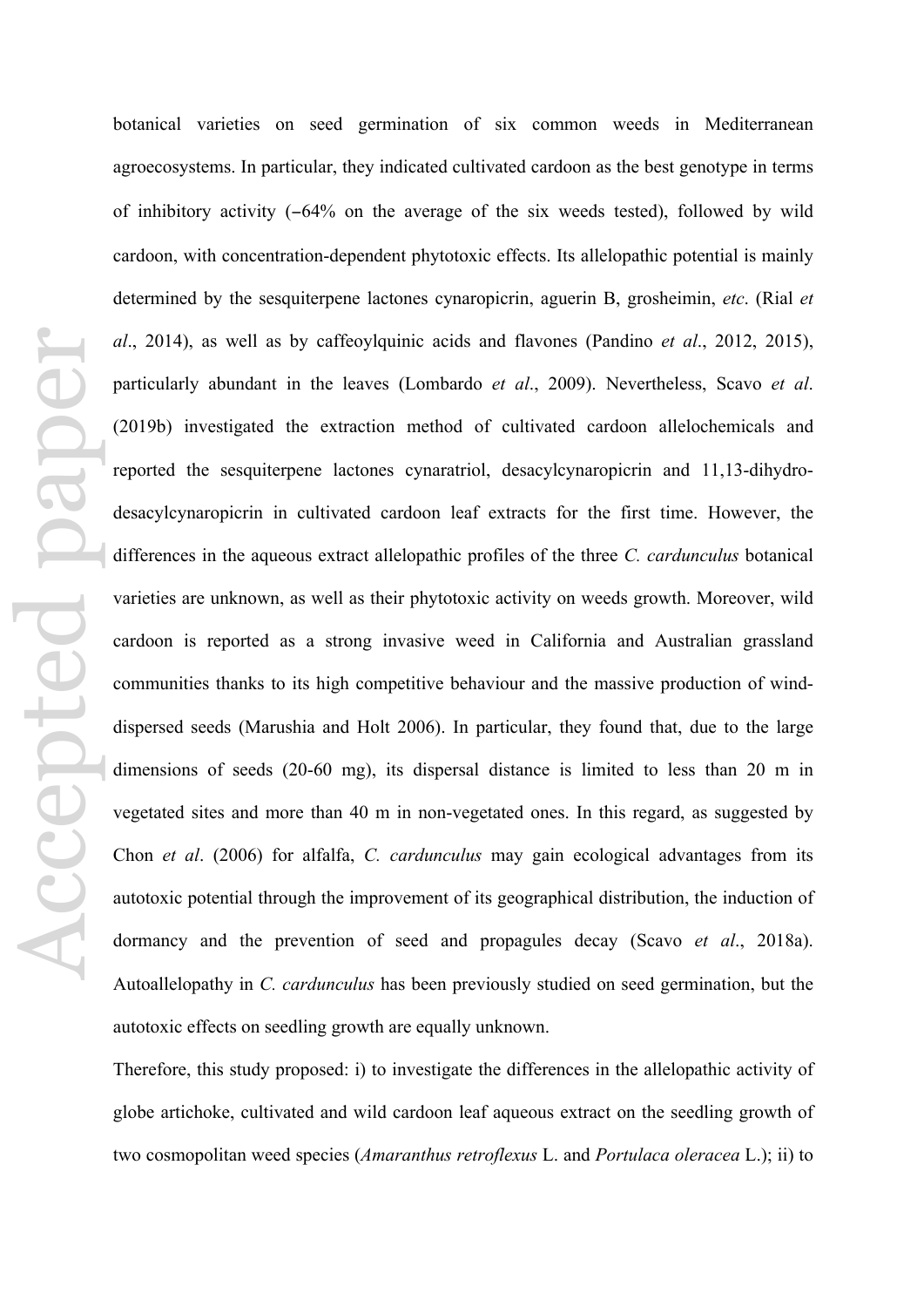evaluate the autoallelopathic effect on wild cardoon growth; and iii) to determine the qualitative profile of the aqueous extracts through HPLC analysis.

## **Materials and Methods**

## **Collection of plant material and preparation of extracts**

Globe artichoke, cultivated and wild cardoon were grown in the Catania University experimental station [Catania Plain, 10 m (a.s.l.), 37° 25' N, 15° 30' E]. The soil was characterized by a typic vertic and/or xerochrept soil (Soil Survey Staff, 1999) with clay texture. The local climate is typical Mediterranean, comprising hot-dry summers, mild-wet winters and average annual precipitations of  $~500$  mm. Before planting, the experimental field was ploughed up to 30 cm, harrowed and fertilized with 50 kg N ha<sup>-1</sup> (as urea), 80 kg  $P_2O_5$  ha<sup>-1</sup> (as double perphosphate) and 80 kg K<sub>2</sub>O ha<sup>-1</sup> (as potassium sulphate). A plant rate of 1 plant  $m^{-2}$  was applied, using an inter- and intra-row spacing of 1.25 and 0.80 m, respectively. Weed and insect control, when required, was carried out by spraying oxyfluorfen and imidacloprid, respectively.

Sixty expanded leaves of globe artichoke 'Violetto di Sicilia', cultivated cardoon 'Verde de Peralta' and wild cardoon ecotype 'Marsala' were randomly sampled from the  $8-10<sup>th</sup>$  upper leaf of about 60 plants. 'Violetto di Sicilia' is the most popular and widespread Sicilian globe artichoke ecotype, 'Marsala' was obtained from a native stand in Marsala (Western Sicily) and 'Verde de Peralta' is a cardoon cultivar native to Navarra (Spain) and destined to both markets, fresh and food industry (Macua *et al*., 2004). The collection of plant material was done in November at the rosette developed and leaves cover 50% of ground growth stage, code 35 following the BBCH scale proposed by Archontoulis *et al*. (2010). Extract preparation was carried out following Scavo *et al*. (2018b). Aqueous extract solutions were diluted to 80%. Bidistilled water was used as control (C). Each extract was stored in a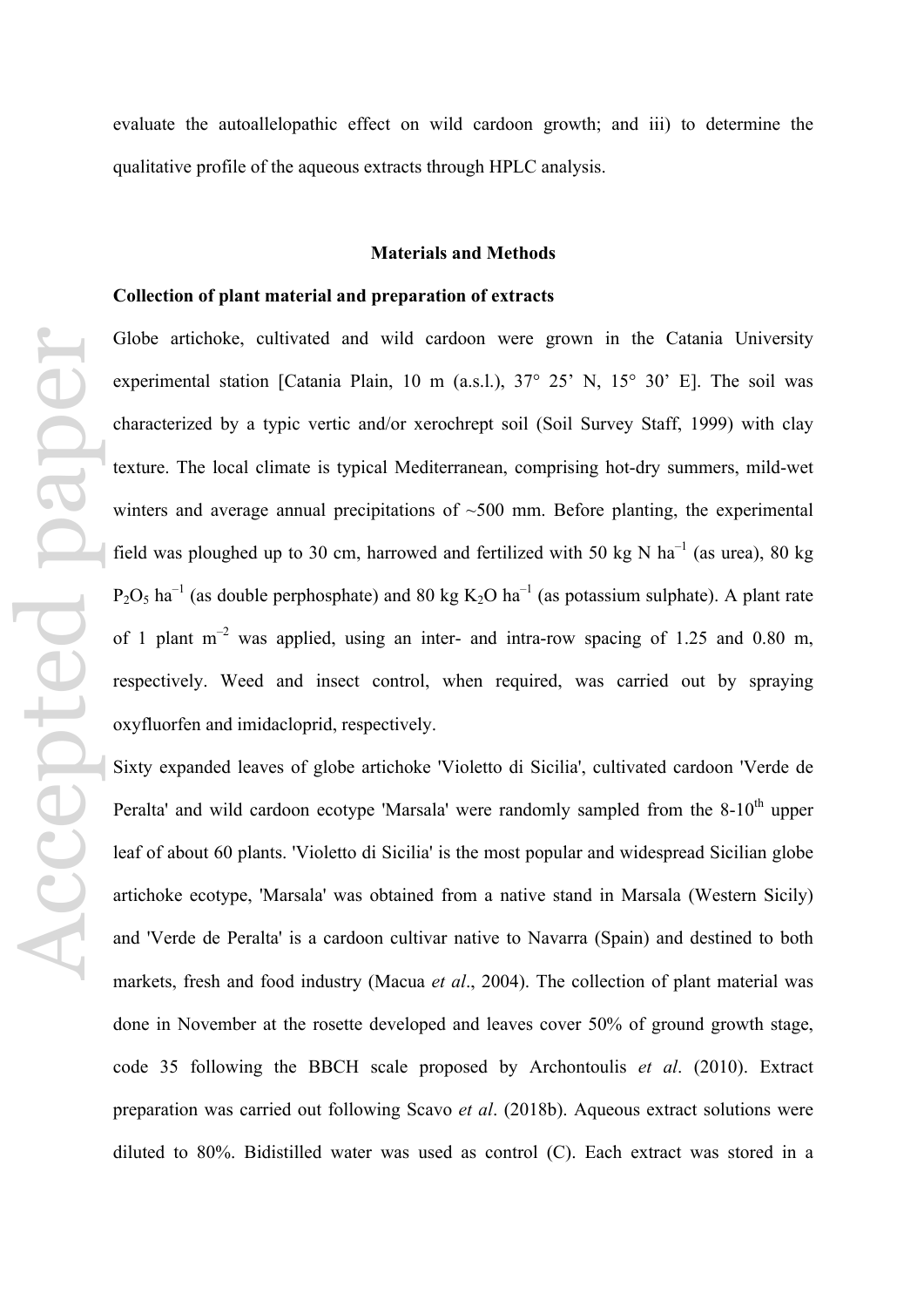refrigerator (−10 °C) for further analyses.

#### **Weed growth bioassay**

Mature seeds of *A. retroflexus* and *P. oleracea* were collected from natural weed populations infesting the same Catania University experimental station. Seedling growth tests were carried out under a completely randomized block design with three replicates into dark plastic pots (Ø, 10 cm; height 8 cm). The substrate was a mixture fine sterilized sand/peat (50:50, v/v), with the addition of expanded clay (Combo) 8/15 mm, in order to achieve a better combination of aeration and extract percolation, and to avoid any extract stagnation. To evaluate the allelopathic effects of the different aqueous leaf extracts in post-emergence experiments, each pot was seeded with ten pre-germinated seeds (4 days old) of *A. reroflexus* and *P. oleracea* and moistened with 50 mL of extracts. After 20 days, 25 mL of extracts were added. For the autotoxicity evaluation, ten wild cardoon 'Marsala' pre-germinated seeds (5 days old) were used. Moreover, the pots were wrapped with parafilm with the aim to limit the evapotranspiration and allow the free-development of the plant. Each pot was incubated inside growth chambers in alternating light (dark/light cycle 12/12 h) at  $25 \pm 1$ °C for *A*. *retroflexus* and *P. oleracea*, and  $20 \pm 1$ °C for *C. cardunculus* var. *sylvestris*. After 40 days, the plants were removed from the pots and washed. Root system length (cm), hypocotyl length (cm), epicotyl length (cm) and total dry weight (mg) were measured. For the total dry weight determination, the plants were dried at 60°C until constant weight. All the determinations were repeated twice.

# **Allelochemicals identification**

The identification of allelochemicals was performed using 20 µL of each extract for HPLC analysis and comparing their retention times and their UV spectra with those of standards. All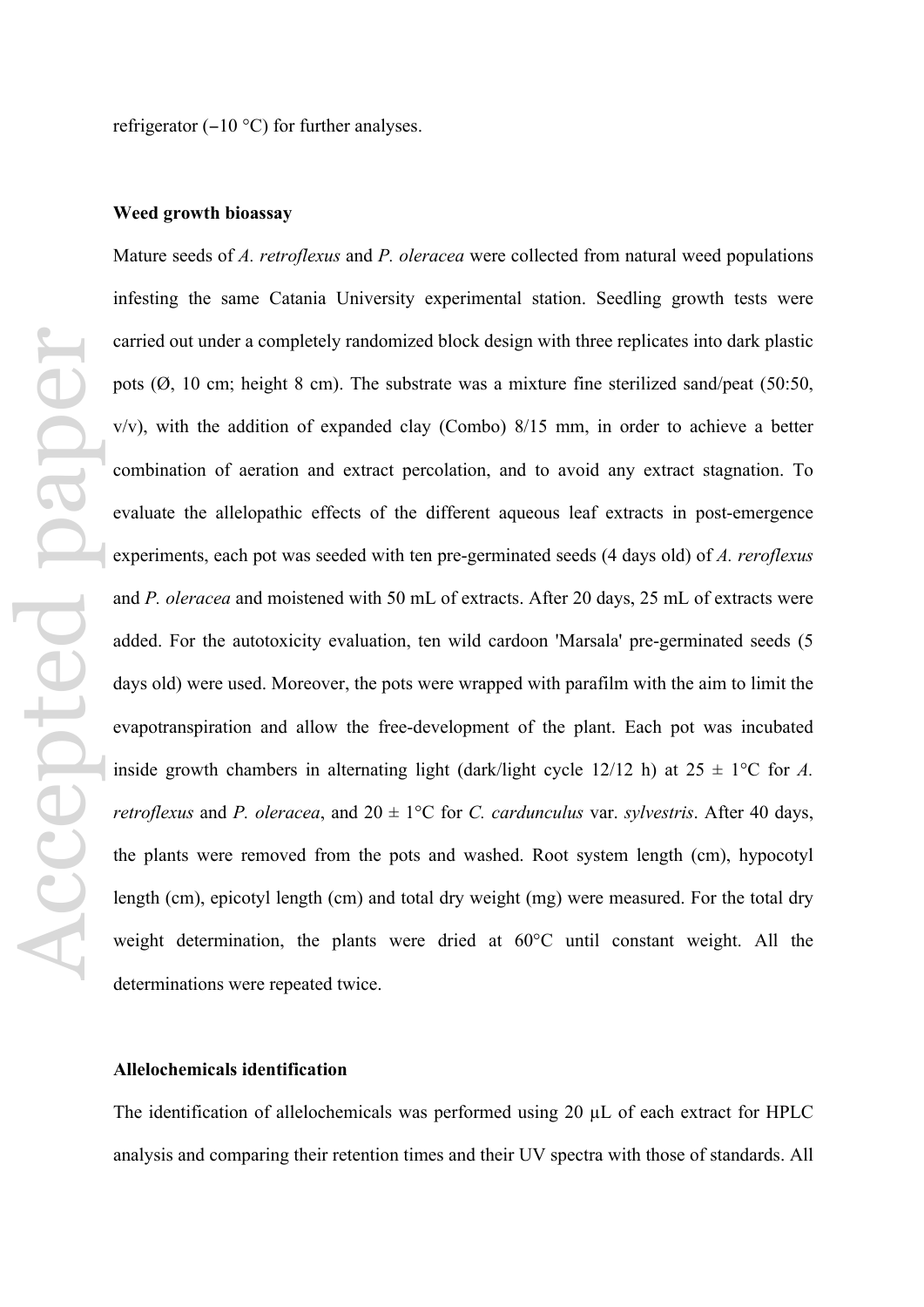analyses were repeated three times. The determination of caffeoylquinic acids, flavones and sesquiterpene lactones was carried out in a 1200 HPLC system (Agilent Technologies, Palo Alto, USA) equipped with ChemStation software (version: B.03.01).

For the determination of caffeoylquinic acids and flavones, a Zorbax Eclipse XDB- $C_{18}$ column (4.6  $\times$  50 mm; 1.8 lm particle size) operated at 30°C, with a 0.2 µm stainless steel inline filter, was used. The mobile phase was 0.1% formic acid in a step gradient of water (solvent A) and acetonitrile (solvent B) at a flow rate of  $0.5$  mL min<sup>-1</sup>, in accordance with Lombardo *et al*. (2015).

Cynaropicrin was analysed according to Menin *et al.* (2012), using a step gradient of 0.1% formic acid with water and acetonitrile at a flow rate of  $0.3$  mL min<sup>-1</sup>. Grosheimin and aguerin B were identified following Rial *et al*. (2014). The other sesquiterpene lactones and pinoresinol were identified in accordance with Scavo *et al*. (2019b). Cynaratriol was detected using an isocratic mixture of chloroform/methanol (90:10 v/v, flow 3 mL min<sup>-1</sup>, retention time 14 min). A mixture chloroform/methanol (95:5 v/v, flow 3 mL min<sup>-1</sup>) followed by *n*hexane/acetone (75:25 v/v, flow 1 mL min<sup>-1</sup>) and water/acetonitrile/methanol (70:20:10 v/v, flow 1 mL min<sup>-1</sup>) was used for desacylcynaopicrin (retention time 5.2 min) and 11,13dihydro-desacylcynaropicrin (retention time 4.7 min). Pinoresinol was identified using *n*hexane/acetone (70:30 v/v, flow 1 mL min<sup>-1</sup>, retention time 4.7 min). Chromatograms were recorded at 240, 254, 280, 310 and 350 nm from diode array data.

# **Statistical analysis**

Once verified the homoscedasticity with the Bartlett's test and the normal distribution by logtransformation, all data were subjected to analysis of variance (ANOVA). Means were separated with the Duncan's test at the 0.05 probability level. The degree of inhibition and/or stimulation compared to control was calculated with the Allelopathic Effect Response Index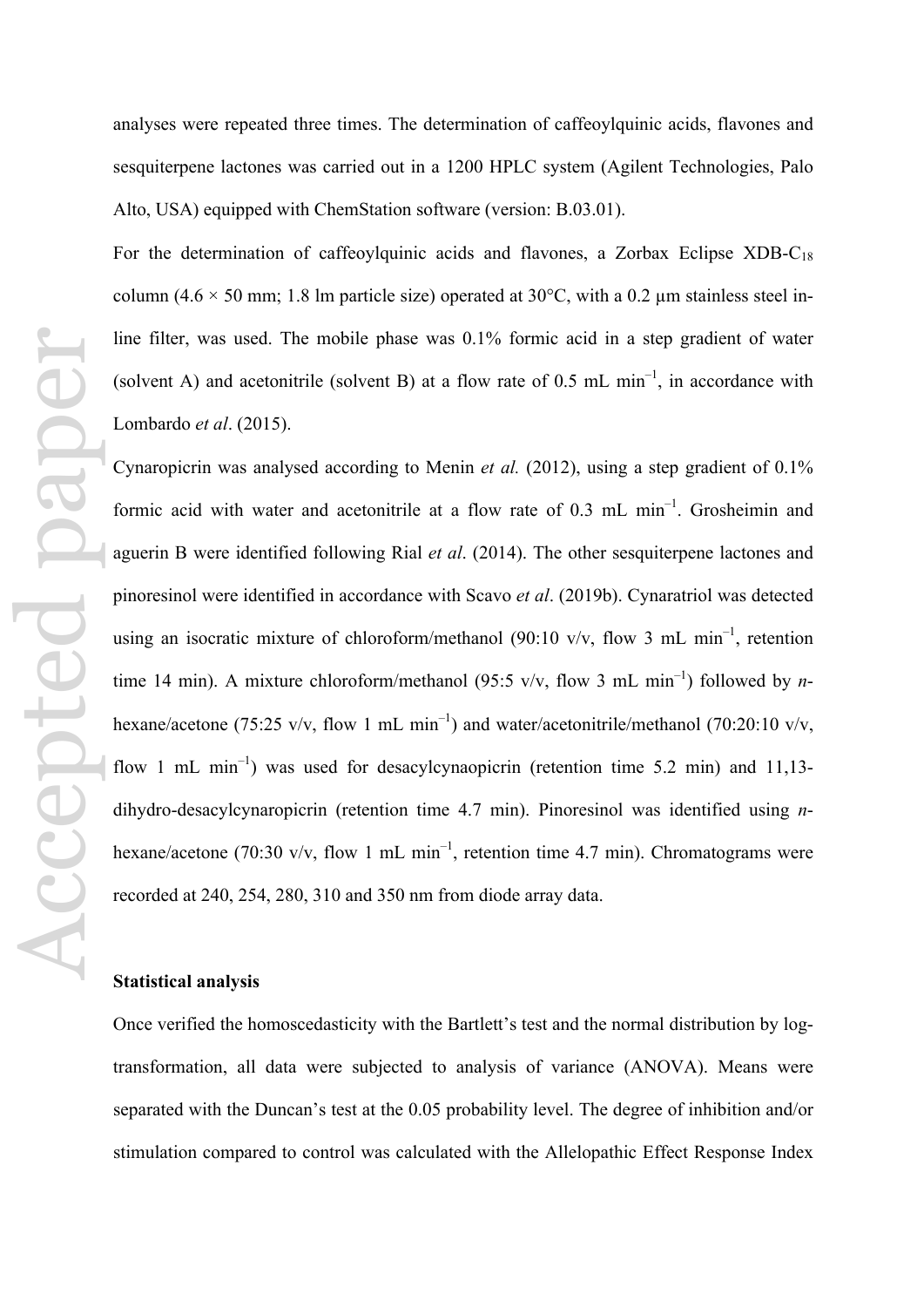(RI), using the Equation suggested by Williamson and Richardson (1988):

$$
RI = \begin{cases} \left(1 - \frac{C}{T}\right) \times 100 \text{ if } T \ge C\\ \left(\frac{T}{C} - 1\right) \times 100 \text{ if } T < C \end{cases}
$$

where T is the treatment value and C is the corresponding control. Positive values indicate stimulating effects, while negative ones indicate inhibitory activity of the aqueous extracts.

## **Results and Discussion**

The influence of *C. cardunculus* leaf aqueous extracts on the seedling growth of *A. retroflexus* and *P. oleracea* and the autoallelopathic effect on wild cardoon are shown in Figure 1. Our data revealed that on root system length all extracts had a better performance on *A. retroflexus* (−50% respect to the control), while all the extracts had a stimulatory effect on the epicotyl length. Stimulatory effects were also reported by Rejila and Vijayakumar (2011) for *Jatropha curcas* L. leaf extract on seed germination and shoot length of *Sesamum indicum* L. Here, only the globe artichoke extract had a significant inhibitory effect on *A. retroflexus* hypocotyl length. Inhibitory effects were observed in *P. oleracea* for all the parameters under study and, in particular, for hypocotyl and epicotyl length, with a mean reduction of 22 and 51%, respectively, if compared to control. Wild cardoon extract was the most phytotoxic for both root system and epicotyl length, while globe artichoke extract was the worst. Regarding the autoallelopathic effect on wild cardoon, on average of extracts, any statistical differences were recorded on the hypocotyl length, while the root system length was relatively more sensitive to autotoxic allelochemicals. Among extracts, globe artichoke ones stimulated the length of the epicotyl, but on the contrary it was the most phytotoxic on the root system. These results agree with Turk and Tawaha (2003), who reported that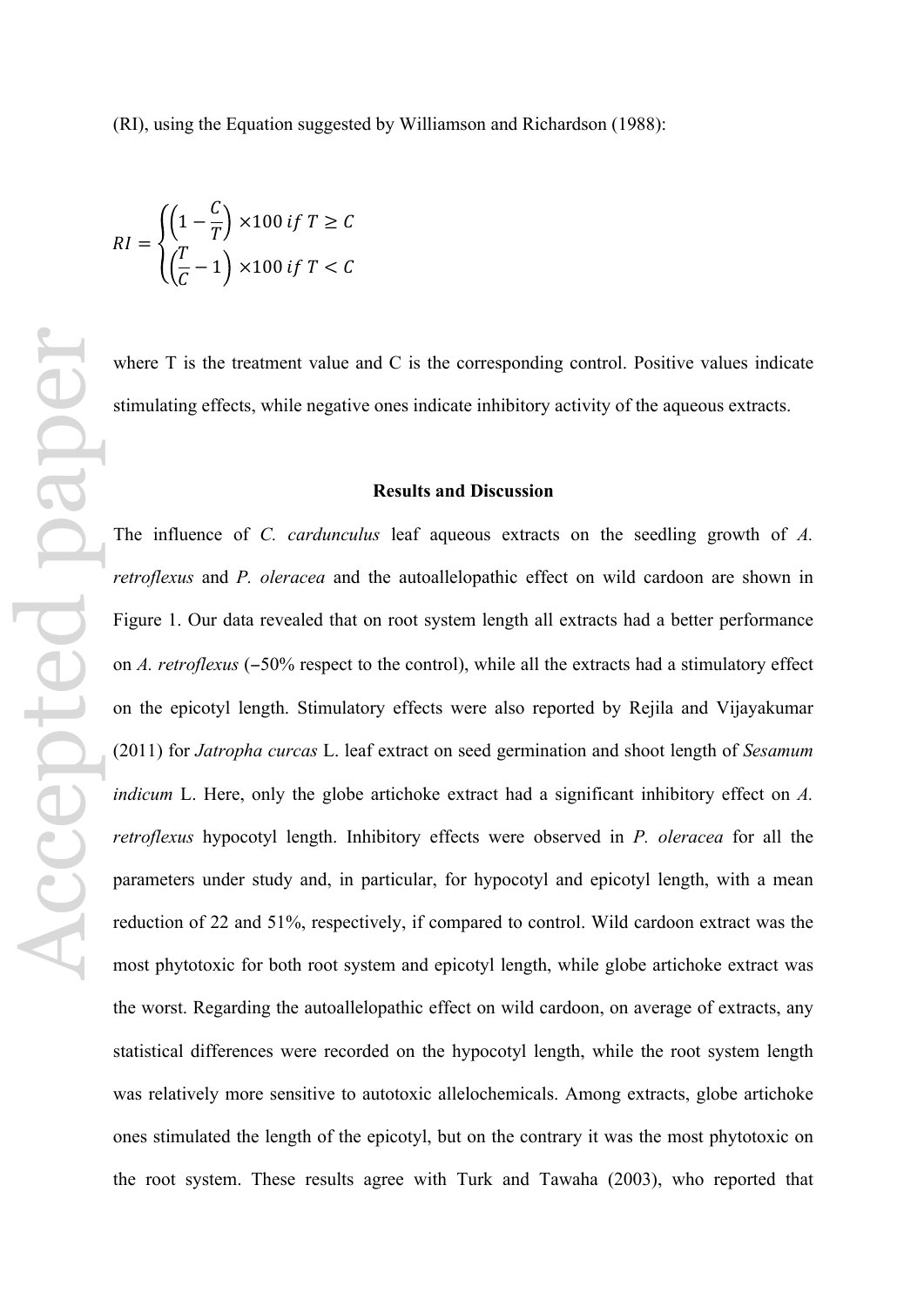*Brassica nigra* L. water extracts had more pronounced effects on radicle growth than on hypocotyl growth.

Regarding the total dry weight, *P. oleracea* was the most affected weed species with a mean reduction of 60%, while *A. retroflexus* was stimulated by all the extracts (Figure 2). The globe artichoke extracts were both the most phytotoxic on *P. oleracea* and the most stimulant on wild cardoon. Similar effects on total dry weight are present in literature. Tanveer *et al.* (2010) reported that *Euphorbia helioscopia* L. root, stem, leaf, and fruit water extracts reduced total dry weight of *Lens culinaris* Medic. seedlings, with a 100% reduction from the leaf extract. Chung *et al.* (2001) found that rice extracts decreased *Echinochloa crus-galli* P. Beauv. dry weight.

Overall, *P. oleracea* was the most sensitive weed species  $(RI = -32.3\%)$  and the autoallelopathic effect on wild cardoon was greater than the inhibition activity on *A. retroflexus* ( $RI = -16.4\%$  *vs.*  $-13.7\%$ , respectively) (Figure 3). Therefore, in addition to the inhibition of seed germination, wild cardoon exerted also an autoallelopathic activity on its growth, mainly with reference to the epicotyl length. Wild cardoon's autoallelopathy is probably related to its wide diffusion in ecosystems. The effect of genotype on the expression of the allelopathic activity is widely reported in literature (Wu *et al*., 2000; Kabir *et al*., 2010; Alsaadawi *et al*., 2012; Scavo *et al*., 2018a). Alsaadawi *et al*. (2012), for example, reported that the phytotoxic potential of sunflower is strongly affected by the choice of variety; a similar trend was found by Kabir *et al*. (2010) and Wu *et al*. (2000) in the Poaceae family for rice and wheat, respectively. In the present study, on the average of the weed target species and the affected parameters under study, wild cardoon revealed the most phytotoxic genotype  $(RI = -23.4\%)$ , followed by cultivated cardoon  $(RI = -19.6\%)$  and globe artichoke  $(RI = -19.6\%)$ 18.8%), even if not statistical differences were observed (Figure 3). In a previous work, Scavo *et al.* (2018b) reported that cultivated cardoon leaf aqueous extracts showed the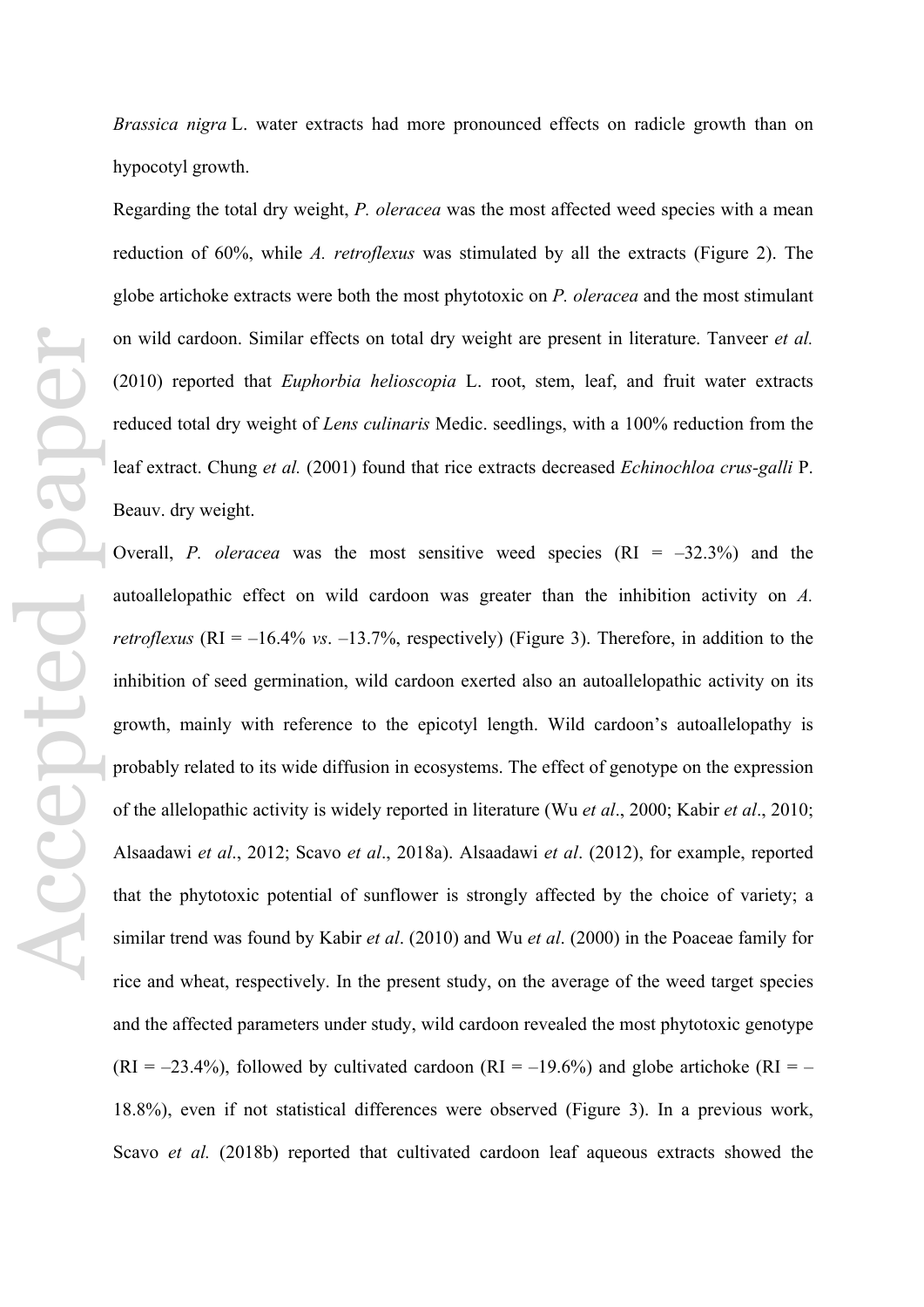highest inhibitory activity among the three *C. cardunculus* botanical varieties on seed germination of six weeds. Overall, root system length was the most affected parameter ( $RI =$  $-32.6\%$ ), followed by total dry weight (RI = -18%), while hypocotyl length was the least influenced (RI =  $-14.4\%$ ) (Figure 3). These results are in agreement with Turk and Tawaha (2003) and Han *et al.* (2008), who found that *Zingiber officinale* Rosc. aqueous extracts inhibited the seedling growth of soybean and chive, and radicle length was the most sensitive parameter with respect to hypocotyl length and dry weight.

The variability of *C. cardunculus* leaf aqueous extracts observed here is probably attributed to the different profiles of allelochemicals present in each extract. *C. cardunculus* allelochemicals belong to two major chemical classes: sesquiterpene lactones such as cynaropicrin, grosheminin, cynaratriol, aguerin B, *etc*. as well as polyphenols such as caffeoylquinic acids and flavones. In this study, we found some differences in the aqueous extract of the three *C. cardunculus* botanical varieties (Table 1). In particular, luteolin 7-*O*glucoronide was detected only in wild cardoon extract, as well as apigenin, while apigenin 7- *O*-glucoside was typic of globe artichoke. Regarding the sesquiterpene lactones, aguerin B and grosheimin were absent in all botanical variety extracts, while cynaropicrin and desacylcynaropicrin were found in each extract. Cynaropicrin and its derivatives are reported as the main responsible of *C. cardunculus* phytotoxic activity (Rial *et al*., 2014; Scavo *et al*., 2019b). Moreover, cynaratriol was detected only in cardoon extracts and 11,13-dihydrodesacylcynaropicrin and 11,13-dihydroxi-8-desoxygrosheimin were absent in globe artichoke and wild cardoon. The major phytotoxicity of cardoon extracts could be related to the presence of pinoresinol, luteolin 7-*O*-glucoronide, apigenin 7-*O*-glucoronide and cynaratriol which were absent in globe artichoke extracts and which are indicated as allelochemicals for a wide range of target plant species (Basile *et al*., 2003; Beninger and Hall, 2005; Hosni *et al*., 2013; Macias *et al*., 1999). Generally, higher concentrations determine higher inhibitory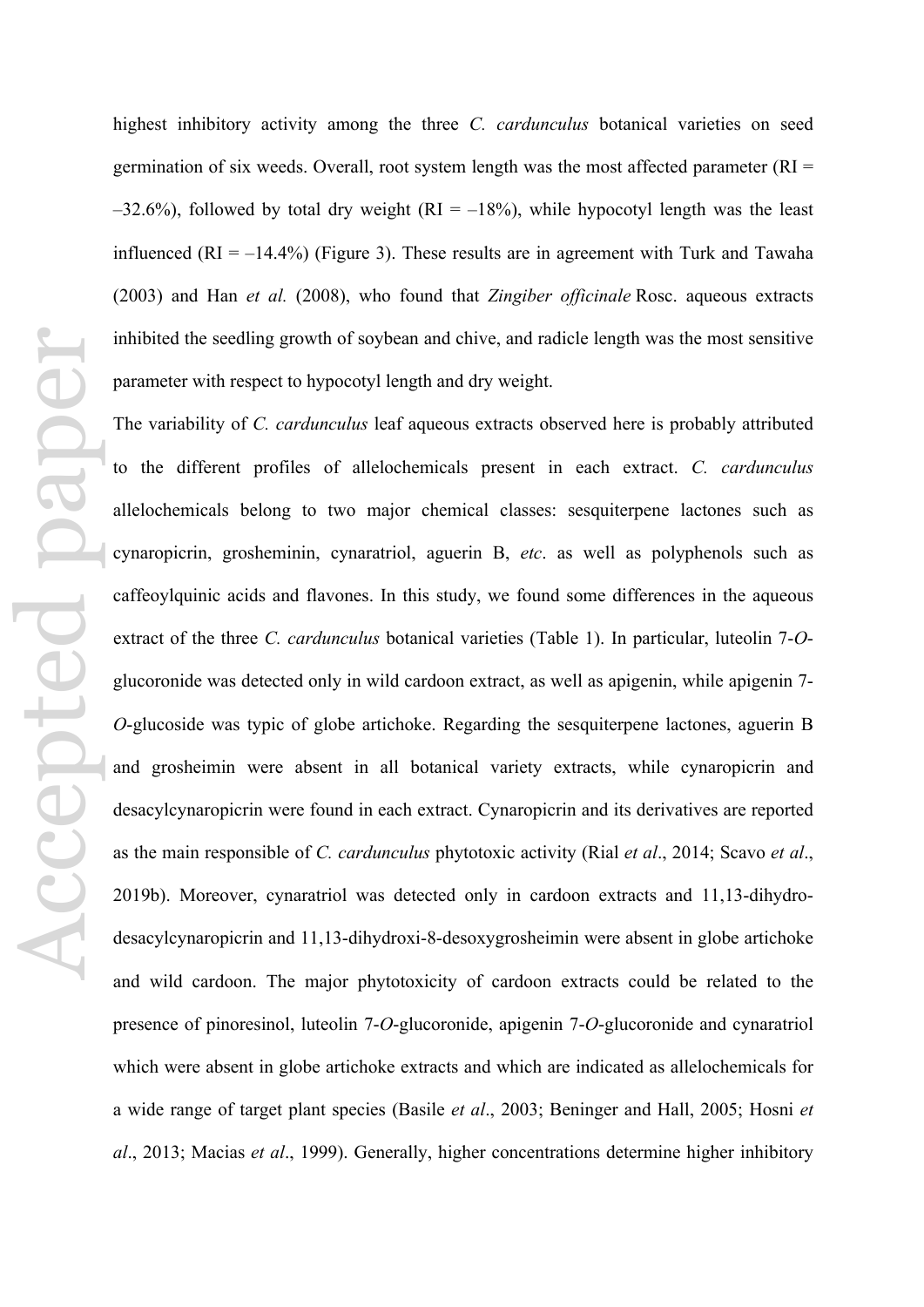effects (Ambika, 2013; Scavo *et al*., 2018b). However, a compound may be not phytotoxic if alone, becoming allelopathic when combined with others due to synergistic effects (Einhellig, 1995). Studying the joint action of 17 binary mixtures from cynaropicrin, grosheimin, aguerin B and 11,13-dihydroxy-8-desoxygrosheim in *C. cardunculus*, Rial *et al.* (2016) obtained 25 additive interactions, 7 synergistic interactions and 2 antagonistic interactions. The fractionation-biodirected synergistic approach of major *C. cardunculus* sesquiterpene lactones indicated a prevalence of additive and synergistic effects and allow to explain the activity of a complex mixture of compounds like the aqueous extract.

## **Conclusions**

This work represents, to our knowledge, the first study on the *in vitro* allelopathic activity of the three *C. cardunculus* botanical varieties on root system length, hypocotyl length, epicotyl length and total dry weight of *A. retroflexus* and P*. oleracea*. Moreover, wild cardoon showed an autoallelopathic effect on its growth. The allelopathic effects mostly varied in relation to the target weeds, with *P. oleracea* as the most sensitive. Wild cardoon was the most phytotoxic genotype, while globe artichoke showed the least activity. Regarding the parameters under study, root system length was the most sensitive for all weed species. Through HPLC analysis emerged that *C. cardunculus* leaf aqueous extract varied among the botanical varieties, with apigenin and luteolin 7-*O*-glucoronide detected only in wild cardoon, apigenin 7-*O*-glucoside typic of globe artichoke, and 11,13-dihydro-desacylcynaropicrin and 11,13-dihydroxi-8-desoxygrosheimin characteristics of cultivated cardoon. According to our data, *C. cardunculus* leaf extracts could represent a potential product to produce a future allelochemicals based bioherbicide also in post-emergence. Other efforts are required to understand the effect of biotic and abiotic factors on the allelopathic potential of *C. cardunculus*, to investigate its behaviour in field conditions both in intercropping and crop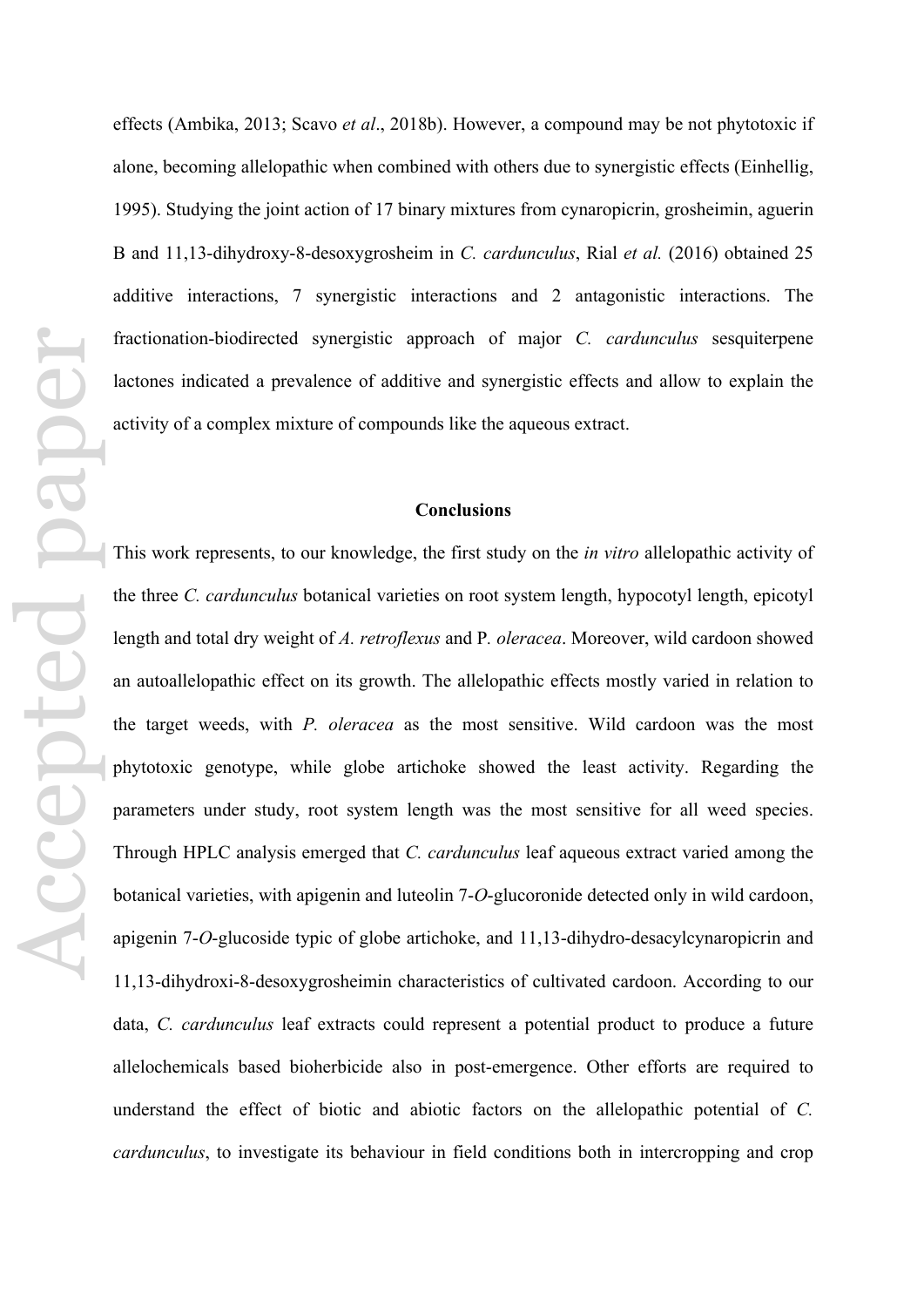## **References**

- Alsaadawi IS, Sarbout AK, Al-Shamma LM, 2012. Differential allelopathic potential of sunflower *(Helianthus annuus* L.) genotypes on weeds and wheat (*Triticum aestivum* L.) crop. Arch. Agron. Soil Sci. 58: 1139–1148.
- Ambika SR, 2013. Multifaceted attributes of allelochemicals and mechanism of allelopathy. In: Z.A. Cheema, M. Farooq, A. Wahid (Eds.), Allelopathy: Current Trends and Future Applications. Springer, Berlin, Heidelberg, Germany, 16:389-405.
- Archontoulis SV, Struik PC, Vos J, Danalatos NG, 2010. Phenological growth stages of *Cynara cardunculus*: codification and description according to the BBCH scale. Ann. Appl. Biol. 156:253–270.
- Basile A, Sorbo S, Lopez-Saez JA, Cobianchi RC, 2003. Effects of seven pure flavonoids from mosses on germination and growth of *Tortula muralis* HEDW. (Bryophyta) and *Raphanus sativus* L. (Magnoliophyta). Phytochemistry 62:1145-1151.
- Beninger CW, Hall JC, 2005. Allelopathic activity of luteolin 7-*O*-β-glucuronide isolated from *Chrysanthemum morifolium* L. Biochem. Syst. Ecol. 33:103–111.
- Cheema ZA, Khaliq A, Farooq R, 2003. Effect of concentrated sorgaab in combination with herbicides and a surfactant in wheat. J. Animal Plant Sci. 13:10–13.
- Chon SU, Jennings JA, Nelson CJ, 2006. Alfalfa (*Medicago sativa* L.) autotoxicity: Current status. Allelopathy J. 18:57–80.
- Chon S-U, Nelson CJ, 2010. Allelopathy in Compositae plants. A review. Agron. Sustain. Dev. 30:349–358.
- Chung IM, Ahn JK, Yun SJ, 2001. Assessment of allelopathic potential of barnyard grass (*Echinochloa crus-galli*) on rice (*Oryza sativa* L.) cultivars. Crop Prot. 20:921–928.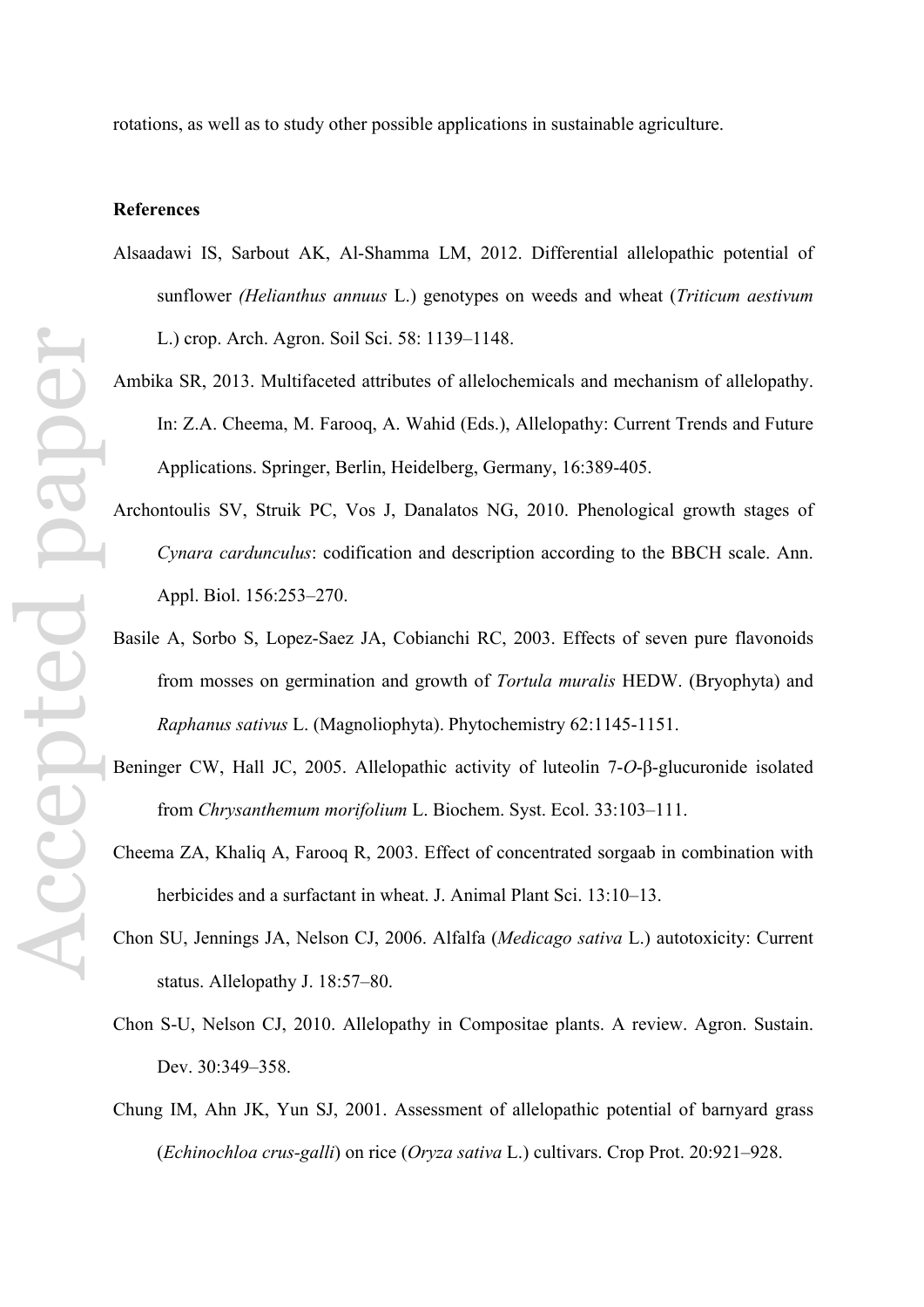- Einhellig FA, 1995. Allelopathy: current status and future goals. In Inderjit, K.M.M. Dakshini, F.A. Einhellig (Eds.), Allelopathy, Organisms, Processes and Applications. American Chemical Society: Washintong, DC, pp. 1−24.
- Farooq M, Jabran K, Cheema ZA, Wahid A, Siddique KH, 2011. The role of allelopathy in agricultural pest management. Pest Manag. Sci. 67:493−506.
- Han CM, Pan KW, Wu N, Wang JC, Li W, 2008. Allelopathic effect of ginger on seed germination and seedling growth of soybean and chive. Scientia Hortic. 116:330–336.
- Hosni K, Hassen I, Sebei H, Casabianca H, 2013. Secondary metabolites from *Chrysanthemum coronarium* (Garland) flowerheads: chemical composition and biological activities. Ind. Crops Prod. 44:263–271.
- Ilori OJ, Otusanya OO, Adelusi AA, Sanni RO, 2010. Allelopathic activities of some weeds in the Asteraceae family. Int. J. Bot. 6:161–163.
- Inderjit, Dakshini KMM, 1994. Allelopathic effect of *Pluchea lanceolata* (Asteraceae) on characteristics of four soils and tomato and mustard growth. Am. J. Bot., 81:799– 804.Jabran K, Cheema ZA, Farooq M, Hussain M, 2010. Lower doses of pendimethalin mixed with allelopathic crop water extracts for weed management in canola (*Brassica napus*). Int. J. Agric. Biol. 12:335–340.
- Jabran K, Mahaja G, Sardana V, Chauhan S, 2015. Allelopathy for weed control in agricultural systems. Crop Prot. 72:57-65.
- Kabir AKMS, Karim SMR, Begum M, Shukor Juraimi A, 2010. Allelopathic potential of rice varieties against spinach (*Spinacia oleracea*). Int. J. Agric. Biol. 12:809-815.
- Lombardo S, Pandino G, Mauro R, Mauromicale G, 2009. Variation of phenolic content in globe artichoke in relation to biological, technical and environmental factors. Ital. J. Agron. 4:181–189.

Lombardo S, Pandino S and Mauromicale G, 2015. The nutraceutical response of two globe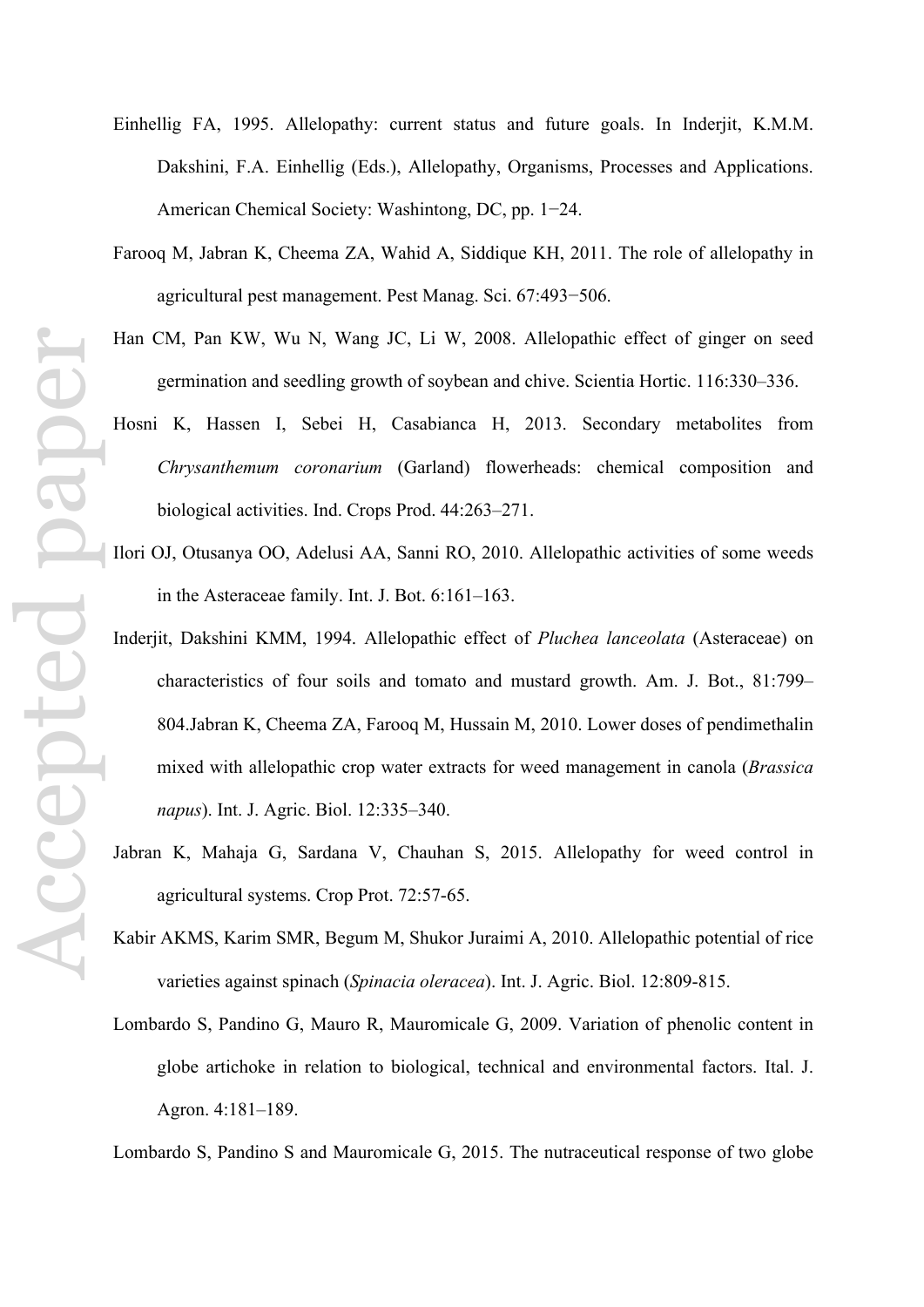artichoke cultivars to contrasting NPK fertilizer regimes. Food Res. Int. 76:852–859.

- Loughnan D, Thomson JD, Ogilvie JE, Gilbert B, 2014. *Taraxacum officinale* pollen depresses seed set of montane wildflowers through pollen allelopathy. J. Poll. Ecol. 13:146–150.Lydon J, Teasdale JR, Chen PK, 1997. Allelopathic activity of annual wormwood (*Artemisia annua*) and the role of artemisinin. Weed Sci. 45(6):807–811.
- Macías FA, Simonet AM, Galindo JCG, Castellano D, 1999. Bioactive phenolics and polar compounds from *Meliolotus messanensis*. Phytochemistry 50:35−46.
- Macua JI, Lahoz I, Malumbres A, Garnica J, Urmeneta I, Arrondo MA, 2004. Commercial varieties of cardoon in Navarra. Acta Hortic. 660:215–220.
- Marushia RG, Holt JS, 2006. The effects of habitat on dispersal patterns of an invasive thistle, *Cynara cardunculus*. Biol Invasions 8:577–593.
- Mazzaglia A, Licciardello F, Scavo A, Muratore G, Mauromicale G, Restuccia C, 2018. Effect of *Cynara cardunculus* extract on the shelf life of aubergine burgers. Ital. J. Food Sci. 30:19–23.
- Menin B, Comino C, Portis E, Moglia A, Cankar K, Bouwmeester HJ, Lanteri S and Beekwilder J, 2012. Genetic mapping and characterization of the globe artichoke (+) germacrene A synthase gene, encoding the first dedicated enzyme for biosynthesis of the bitter sesquiterpene lactone cynaropicrin. Plant Sci. 190:1-8.
- Pandino G, Lombardo S, Moglia A, Portis E, Lanteri S, Mauromicale G, 2015. Leaf polyphenol profile and SSR-based fingerprinting of new segregant *Cynara cardunculus* genotypes. Front. Plant Sci. 5:1–10.
- Pandino G, Lombardo S, Williamson G, Mauromicale G, 2012. Polyphenol profile and content in wild and cultivated *Cynara cardunculus* L. Ital. J. Agron. 7:254–261.
- Rejila S, Vijayakumar N, 2011. Allelopathic effect of *Jatropha curcas* on selected intercropping plants (green chilli and sesame). J. Phytol. 3(5):1–3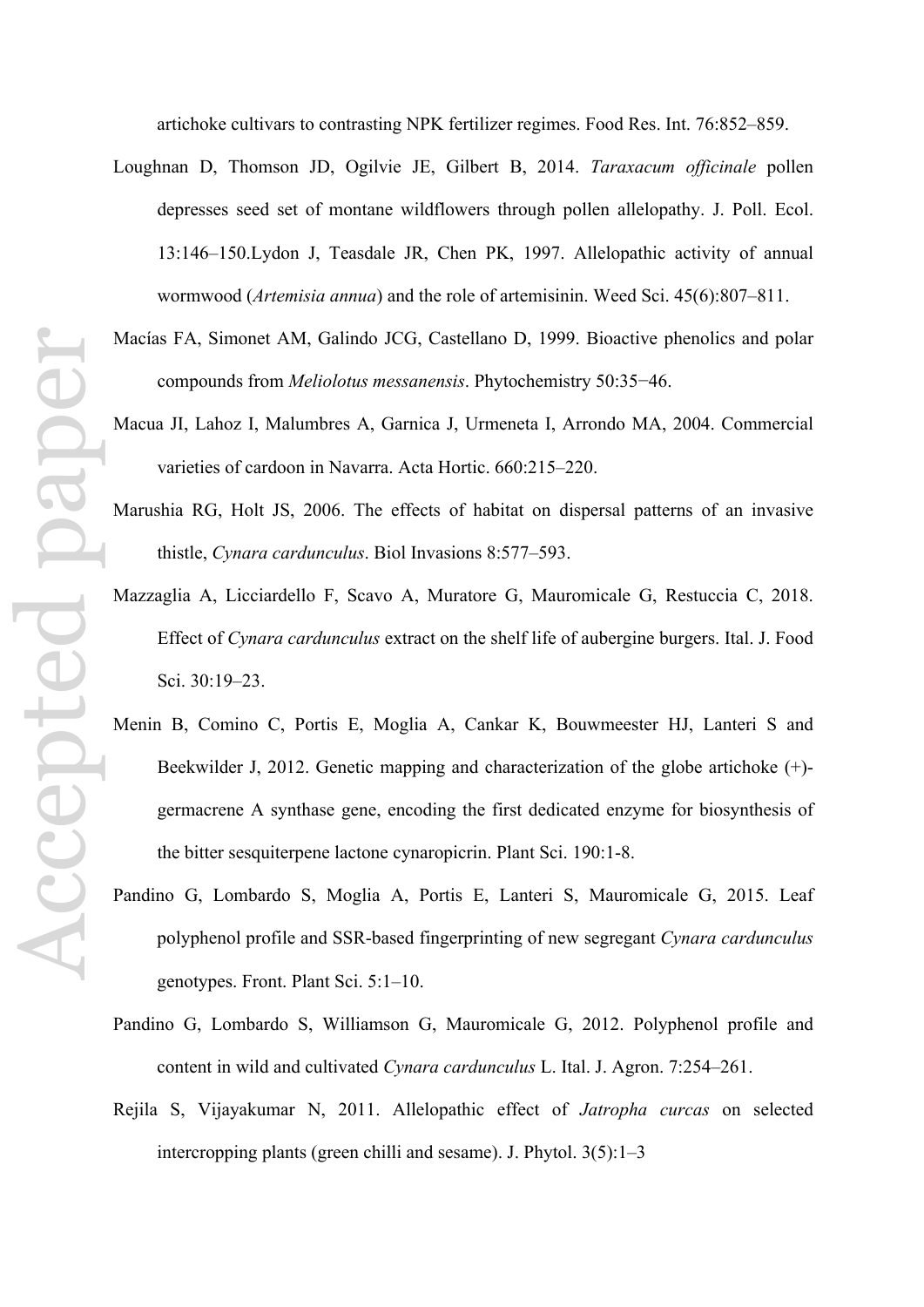- Rial C, García BF, Varela RM, Torres A, Molinillo JM, 2016. The joint action of sesquiterpene lactones from leaves as an explanation for the activity of *Cynara cardunculus*. J. Agr. Food Chem. 64:6416−6424,
- Rial C, Novaes P, Varela RM, Molinillo JM, Macias FA, 2014. Phytotoxicity of cardoon (*Cynara cardunculus*) allelochemicals on standard target species and weeds. J. Agr. Food Chem. 62:6699–6706.
- Rottenberg A, Zohary D, 1996. The wild ancestry of the cultivated artichoke. Genet. Resour. Crop Evol. 43:53–58.
- Scavo A, Pandino G, Restuccia C, Parafiti L, Cirvilleri G, Mauromicale G, 2019a. Antimicrobial activity of cultivated cardoon (*Cynara cardunculus* L. var. *altilis* DC.) leaf extracts against bacterial species of agricultural and food interest. Ind. Crops Prod. 129:206–211.
- Scavo A, Restuccia A, Mauromicale G, 2018a. Allelopathy: Principles and Basic Aspects for Agroecosystem Control. In: Gaba S, Smith B, Lichtfouse E (Eds.). Sustainable Agriculture Reviews 28. Sustainable Agriculture Reviews, Springer, Cham, vol 28, pp. 47–101.
- Scavo A, Restuccia A, Pandino G, Onofri A, Mauromicale G, 2018b. Allelopathic effects of *Cynara cardunculus* L. leaf aqueous extracts on seed germination of some Mediterranean weed species. Ital. J. Agron. 13:119–125.
- Scavo A, Rial C, Molinillo JMG, Varela RM, Mauromicale G, Macías FA, 2019b. The extraction procedure improves the allelopathic activity of cardoon (*Cynara cardunculus* var. *altilis*) leaf allelochemicals. Ind. Crop Prod. 128:479–487.
- Soil Survey Staff, 1999. Soil taxonomy: A basic system of soil classification for making and interpreting soil surveys, 2nd edition. Agricultural Handbook 436, Natural Resources Conservation Service, USDA, Washington DC, USA, pp. 869.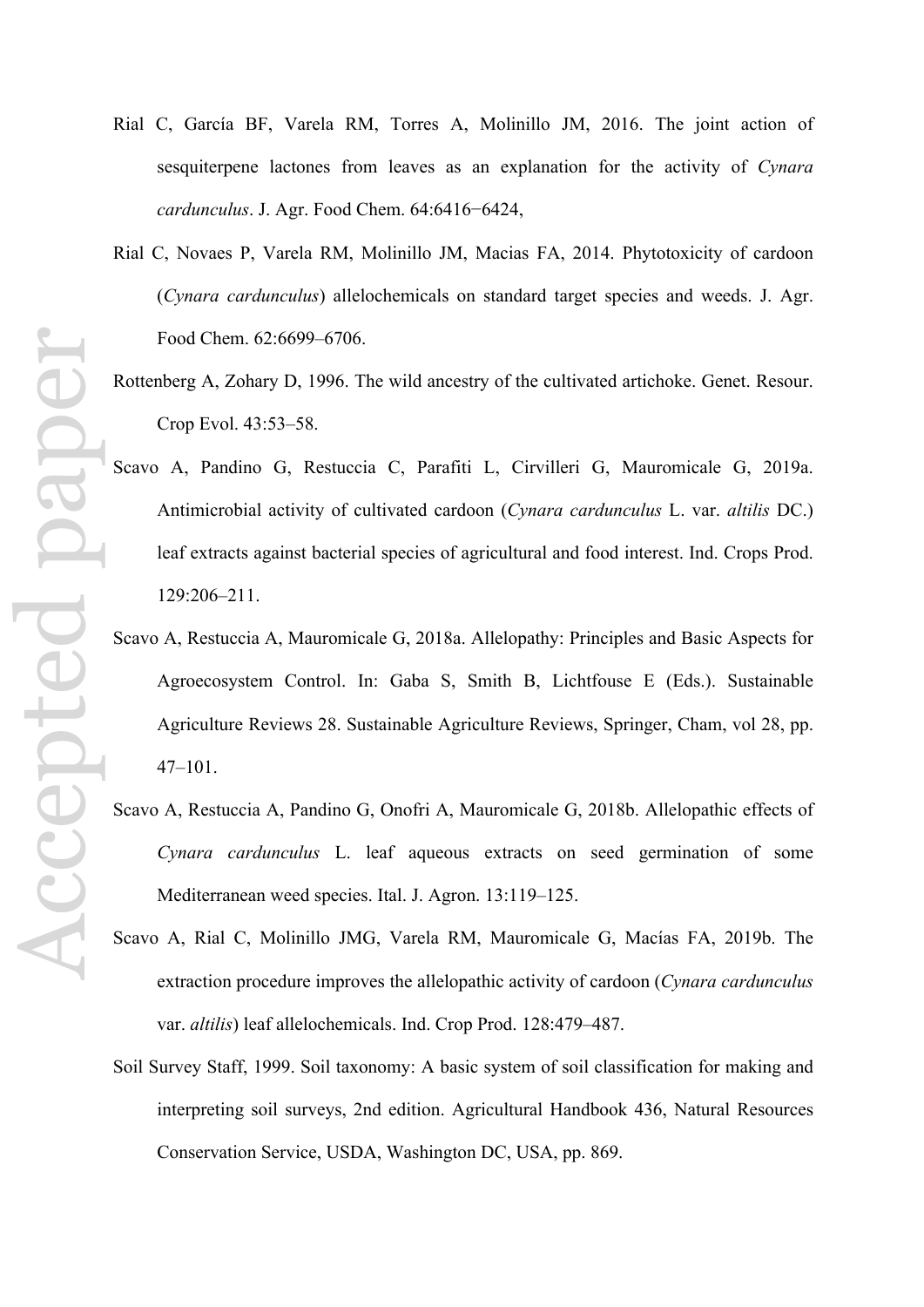- Accepted paperI Pacepte
- Tanveer A, Rehman A, Javaid MM, Abbas RN, Sibtain M, Ahmad AUH, Ibin-I-Zamir MS, Chaudhary KM, Aziz A, 2010. Allelopathic potential of *Euphorbia helioscopia* L. against wheat (*Triticum aestivum* L.), chickpea (*Cicer arietinum* L.) and lentil (*Lens culinaris* Medic.). Turk. J. Agric. For. 34:75–81.
- Turk MA, Tawaha AM, 2003. Allelopathic effect of black mustard (*Brassica nigra* L.) on germination and growth of wild oat (*Avena fatua* L.). Crop Prot. 22: 673–677.
- Whittaker RH, Feeny PP, 1971. Allelochemics: chemical interactions among species. Science 171(3973):757–770.
- Williamson GB, Richardson D, 1988. Bioassays for allelopathy: measuring treatment responses with independent control. J. Chem. Ecol. 14:181–187.
- Wu H, Pratley J, Lemerle D, Haig T, 2000. Evaluation of seedling allelopathy in 453 wheat (*Triticum aestivum*) accessions against annual ryegrass (*Lolium rigidum*) by the equalcompartment-agar method. Aust. J. Agric. Res. 51: 937–944.



**Figure 1. Effects of** *C. cardunculus* **leaf aqueous extracts on roost system length, hypocotyl and epicotyl length of** *Amaranthus retroflexus***,** *Portulaca oleracea* **and** *Cynara cardunculus* **L. var.** *sylvestris***. WC: wild cardoon extract; ART: globe artichoke extract; CC: cultivated cardoon extract. Values are given as means ± standard error. Different letters indicate statistical significance for** *P***≤0.05.**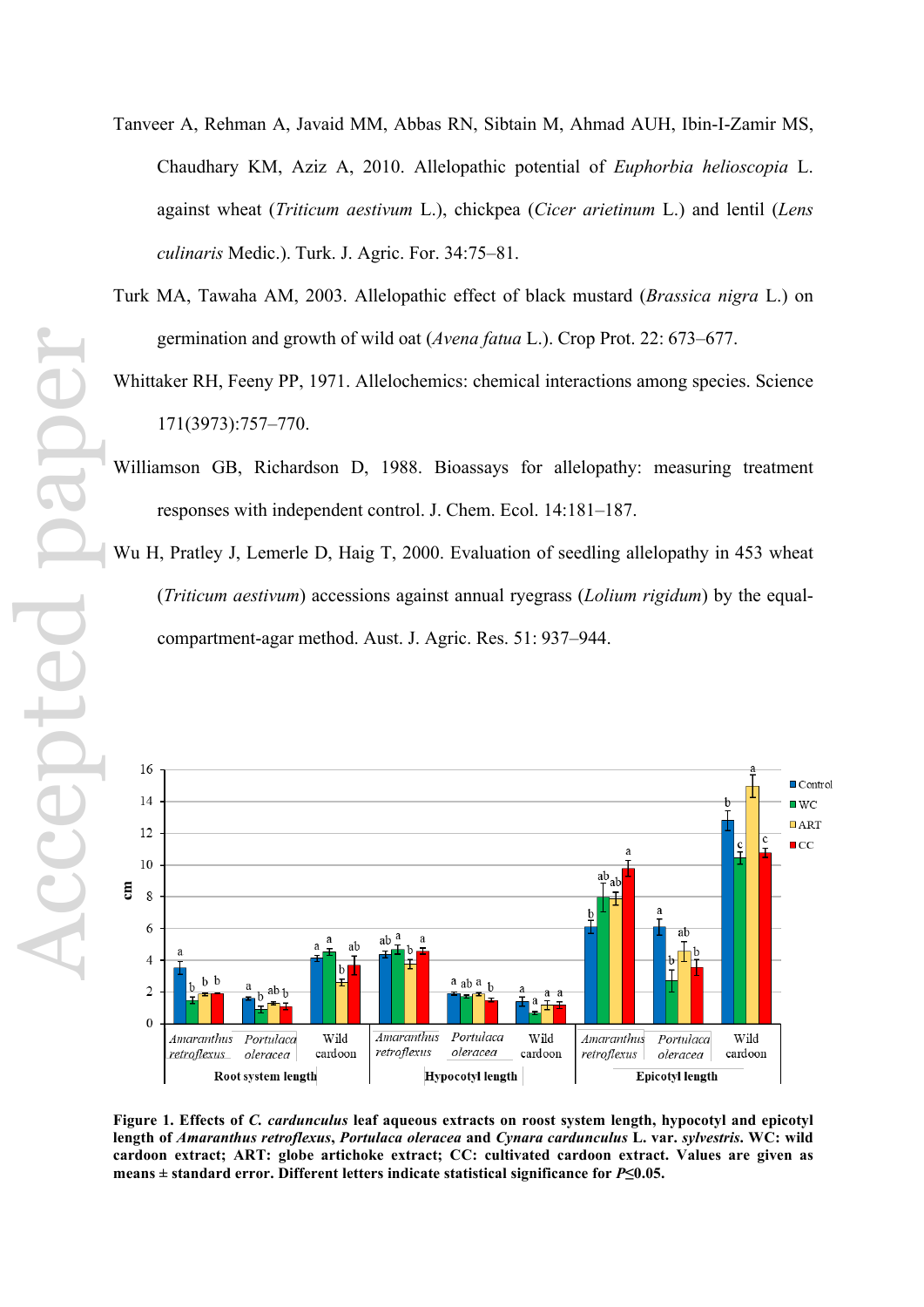



Figure 2. Effects of *C. cardunculus* leaf aqueous extracts on total dry weight of *Amaranthus retroflexus*, *Portulaca oleracea* **and** *Cynara cardunculus* **L. var.** *sylvestris***. WC: wild cardoon extract; ART: globe artichoke extract; CC: cultivated cardoon extract. Values are given as means ± standard error. Different letters indicate statistical significance for** *P***≤0.05.**



**Figure 3. Allelopathic effect response index (RI) of** *C. cardunculus* **leaf aqueous extracts in relation to genotype (A), weed target species (B) and affected parameter under study (C). Values are expressed on the average of three weed species. WC: wild cardoon extract; ART: globe artichoke extract; CC: cultivated cardoon extract. Values are given as means ± standard error.**